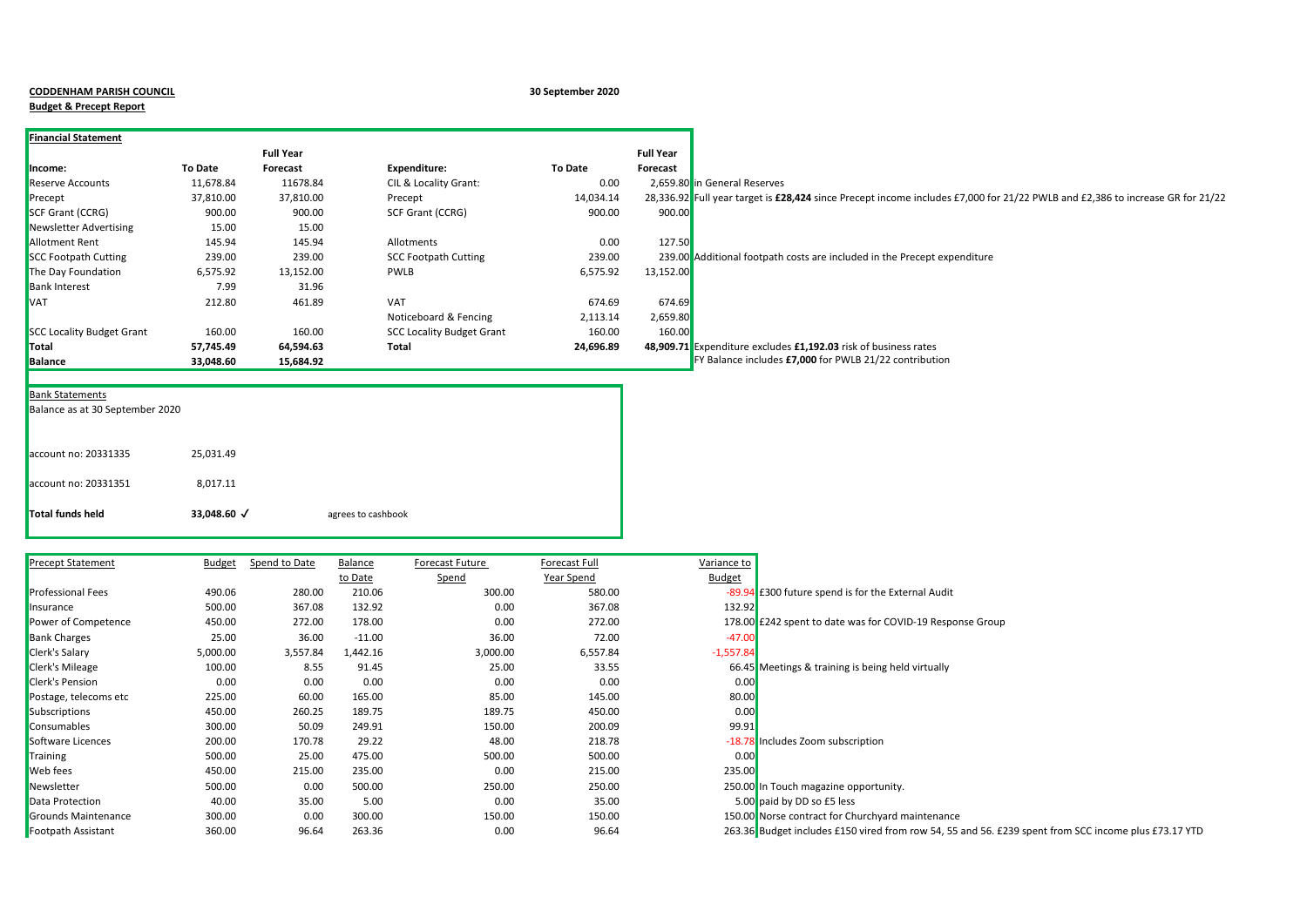| Equipment repair/main.      | 900.00    | 311.42    | 588.58    | 588.58    | 900.00    |          | 0.00 Includes replacement laptop for Sue                                         |
|-----------------------------|-----------|-----------|-----------|-----------|-----------|----------|----------------------------------------------------------------------------------|
| <b>Naste management</b>     | 409.94    | 409.94    | 0.00      | 0.00      | 409.94    | 0.00     |                                                                                  |
| Street Lighting             | 650.00    | 0.00      | 650.00    | 650.00    | 650.00    | 0.00     |                                                                                  |
| <b>Tree Surgery</b>         | 1,000.00  | 0.00      | 1,000.00  | 1,000.00  | 1,000.00  | 0.00     |                                                                                  |
| Info Box                    | 340.00    | 235.55    | 104.45    | 235.55    | 0.00      |          | 104.45 awarded county cllr locality grant £160                                   |
| <b>Broom Hill</b>           | 0.00      | 0.00      | 0.00      | 0.00      | 0.00      |          | 0.00 Budget line to be removed and incorporated into Footpath Assistant (row 48) |
| Mill Hill                   | 0.00      | 0.00      | 0.00      | 0.00      | 0.00      |          | 0.00 Budget line to be removed and incorporated into Footpath Assistant (row 48) |
| Three Cocked Hat            | 0.00      | 0.00      | 0.00      | 0.00      | 0.00      |          | 0.00 Budget line to be removed and incorporated into Footpath Assistant (row 48) |
| Section 19(3) LGA 1972      |           |           |           |           | 0.00      | 0.00     |                                                                                  |
| Payment to CIO              | 15,286.00 | 7,643.00  | 7,643.00  | 7,643.00  | 15,286.00 | 0.00     |                                                                                  |
| <b>Wayleave Fee</b>         | $-2.00$   | 0.00      | $-2.00$   | $-2.00$   | $-2.00$   | 0.00     |                                                                                  |
| <b>Allotments</b>           | $-50.00$  | 0.00      | $-50.00$  | $-50.00$  | $-50.00$  |          | 0.00 to be met by rent received                                                  |
| <b>PWLB Contingent Fund</b> | 7,000.00  | 0.00      | 7,000.00  | 0.00      | 0.00      | 7,000.00 |                                                                                  |
| General Reserve             | 2,386.00  | 0.00      | 2,386.00  | 0.00      | 0.00      | 2,386.00 |                                                                                  |
| Total                       | 37,810.00 | 14,034.14 | 23,775.86 | 14,798.88 | 28,336.92 | 9,473.08 |                                                                                  |
| Total exc PWLB & GR         | 28,424.00 | 14,034.14 | 14,389.86 | 14,798.88 | 28,336.92 |          | 87.08 Forecast is over budget                                                    |

| September Payments                          | Net      | <b>VAT</b> | Total    |
|---------------------------------------------|----------|------------|----------|
| Gradwell Communications                     | 7.90     | 1.58       | 9.48     |
| <b>HP</b> Instant Ink                       | 6.66     | 1.33       | 7.99     |
| 02                                          | 10.00    | 2.00       | 12.00    |
| Mrs S Frankis - stationery                  | 3.47     | 0.70       | 4.17     |
| Realise Futures CIC - noticeboard & fencing | 407.13   | 81.43      | 488.56   |
| D Thurlow - Info Box Refurb                 | 45.00    | 0.00       | 45.00    |
| Community Action Suffolk - insurance        | 367.08   | 0.00       | 367.08   |
| Mr A Soanes - footpath grasscutting         | 23.47    | 0.00       | 23.47    |
| Greenbarnes Ltd - noticeboard & fencing     | 258.68   | 51.74      | 310.42   |
| Greenbarnes Ltd - noticeboard & fencing     | 1,447.33 | 289.47     | 1,736.80 |
| <b>Salaries</b>                             | 457.10   | 0.00       | 457.10   |
| <b>Bank charges</b>                         | 18.00    | 0.00       | 18.00    |
|                                             | 3,051.82 | 428.25     | 3,480.07 |

| <b>Reserve Accounts</b>        |           |  |
|--------------------------------|-----------|--|
| Allotments                     | 127.50    |  |
| <b>CIL Reserve (earmarked)</b> | 459.80    |  |
| Locality Grant - noticeboard   | 2,200.00  |  |
| General Reserve                | 8,891.54  |  |
| Total                          | 11,678.84 |  |
|                                |           |  |